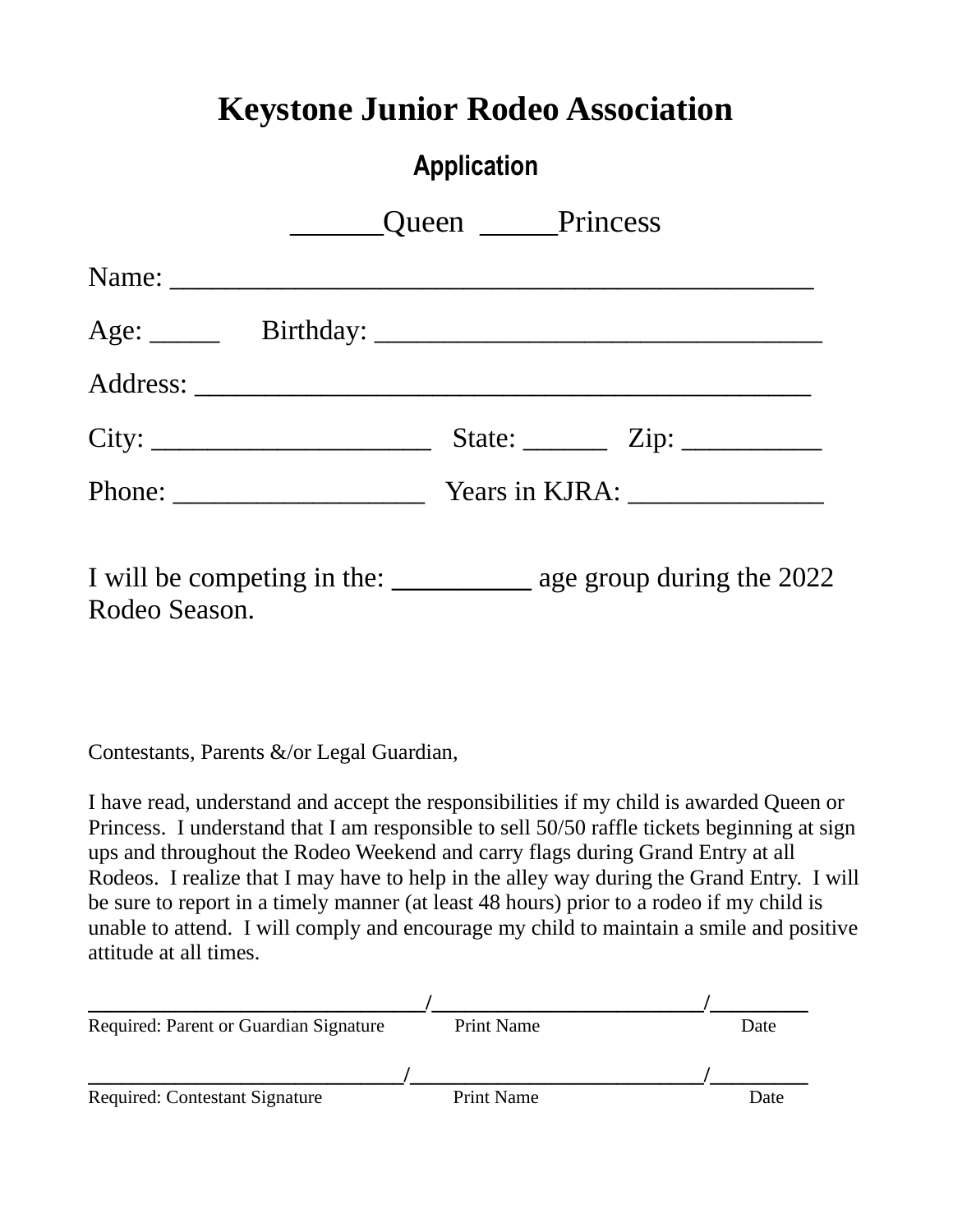# **Keystone Junior Rodeo Association**

#### **Rules & Standards**

**JUDGES**: There will be three judges judging all categories of the Queen/Princess Contest.

#### **CATEGORIES:**

Poise & Personality – 10% and the contract of the Knowledge- 20% Horsemanship – 40%

Interview – 10% Speech/Public Speaking – 20%

**POISE & PERSONALITY:** This category will be judged throughout the contest. Keep in mind, you will be judged at any time the judges see you during the day, so keep smiling.

**Knowledge:** Each contestant will complete a written paper/pencil test on subjects like rodeo events, horsemanship, and KJRA rules.

**INTERVIEW:** Each contestant will have a 10 minute individual interview before the panel of judges. You will be asked questions by the judges in order to ascertain your knowledge on subjects like Rodeo, Horsemanship (which includes the care and anatomy of your horse) and KJRA rules.

**SPEECH & PUBLIC RELATIONS:** The contestants will have the ability to show their talents in public speaking, model and promote KJRA. They will be asked to introduce themselves and answer questions that the judge might ask.

All **Queen** Contestants will give a two-minute speech on ONE of the following subjects:

- 1. What would it mean to you to be the KJRA Queen / Princess?
- 2. How does participation in Junior Rodeo make a difference in a youth's life?
- 3. The cowgirl and her horse.

All **Princess** contestants will speak for one-minute (the above topic is not relevant for the Princess category). Princess contestants speech should include an introduction and give basic information about themselves (some examples of information to include would be what school and grade they attend, plans for the future, information about their horse and rodeo events, etc.) Be creative.

Both Queen and Princess Contestants may use 3x5 cards if they wish.

**HORSEMANSHIP:** Both Queen and Princess Contestants will be given a horsemanship pattern to be completed in front of the judges.

**DRESS:** Western Attire is MANDATORY for all categories. This includes boots, long sleeve western long sleeve shirt with collars and cuffs, western pants and hat. You will be notified of any changes to the above Rules and Standards should any be needed. As always, feel free to contact me if you have any questions.

Stefanie Hollenbach Queen / Princess / Pivot Coordinator 570-765-2056